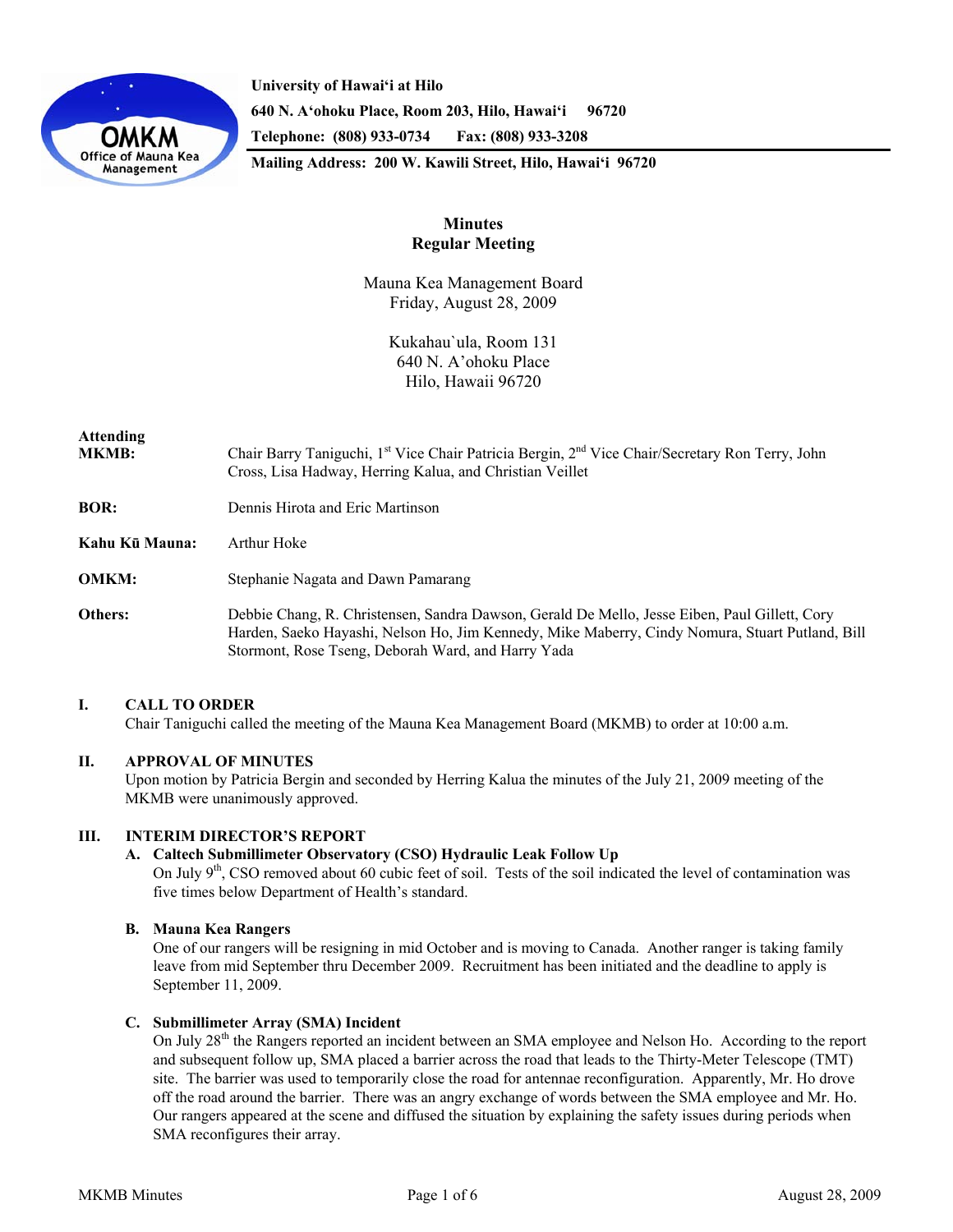Mr. Ho mentioned to the rangers that his visit was related to a law suit that will be filed on behalf of the Sierra Club and that he plans on returning in the next few weeks with media.

R. Christensen, from SMA, explained they close the road when they are reconfiguring their array. One move usually takes about an hour, hour and a half. The schedule for reconfiguring the antennae varies and can range from once a month to bi-weekly, depending on the science need.

Mr. Ho clarified the SMA employee asked what his purpose was for being there and explained that he wanted to review what was going on with the 30-meter telescope site. He told the rangers that if they proceeded to remove him or attempted to call the police or DLNR, what authority did they have to remove him? He would contest his removal. He had no intention of doing that at this time, either to OMKM or SMA. He felt that that the sublessees and rangers needed better orientation.

Mr. Christensen stated that SMA reviewed their procedures with all of their employees so they have a better understanding of what to do in the future.

# **IV. KAHU KŪ MAUNA COUNCIL (KKMC)**

Arthur Hoke had no report for the Council.

# **V. OLD BUSINESS**

#### **A. Comprehensive Management Plan (CMP) Sub Plans**

Cultural Resources Management Plan (CRMP) and the Natural Resources Management Plan (NRMP) Open Houses on the draft Cultural Resources Management Plan and the Natural Resources Management Plan have been scheduled for September 1<sup>st</sup> at W.M. Keck Observatory in Waimea, September 2<sup>nd</sup> at the King Kamehameha Beach Hotel in Kona, and September 3<sup>rd</sup> at the 'Imiloa Astronomy Center in Hilo. These are not public meetings where oral testimony will be given. If an individual wants to provide oral comments, there will be someone available to record their comments. Open Houses will be held from 4:30 to 7:30 p.m.

The Office staff will be there along with consultants from Sustainable Resources Group Int'l, Inc., who prepared the Natural Resource Management Plan; and Dr. Pat McCoy from Pacific Consulting Services, Inc., who is the principal author of the Cultural Resources Management Plan.

Copies of both drafts have been distributed to the State libraries and are also available for viewing at the Department of Land and Natural Resources (DLNR) web site, as well as OMKM's web site. Public comments are welcomed.

#### Decommissioning Plan

The primary purpose of the Decommissioning Plan is to describe the process for decommissioning, agencies' roles and responsibilities. The plan will also address requirements of existing subleases, site restoration process and funding plan. It will also include a discussion to reassure the public that there will not be unlimited development on the summit. The schedule is to have a draft of this plan presented to this Board for review in October, or November. From there it will follow the process for approval by the MKMB, and review and approval by the Board of Regents followed by the Board of Land and Natural Resources (BLNR).

#### Public Access Plan

The purpose of this plan is to provide guidelines and policies for addressing access on Mauna Kea and serve as a guideline for developing administrative rules. A major aspect in developing this plan is information gathering.

Consultant Debbie Chang reported they interviewed over 50 people that have a stake in the results of this plan, people who care about how public access will be managed on the mountain. They interviewed current and former rangers, as well as supervisors of operations with the Mauna Kea Support Services, the Visitor Information Station, and road maintenance people. These are people with first-hand knowledge about activities that have occurred over the years. They are still in the process of interviewing State land managers, Native Hawaiians, cultural practitioners, astronomers, commercial tour operators, archaeologists, hunters, and "snow-players". They also interviewed people with enforcement backgrounds and staff at Hawaii Volcanoes National Park.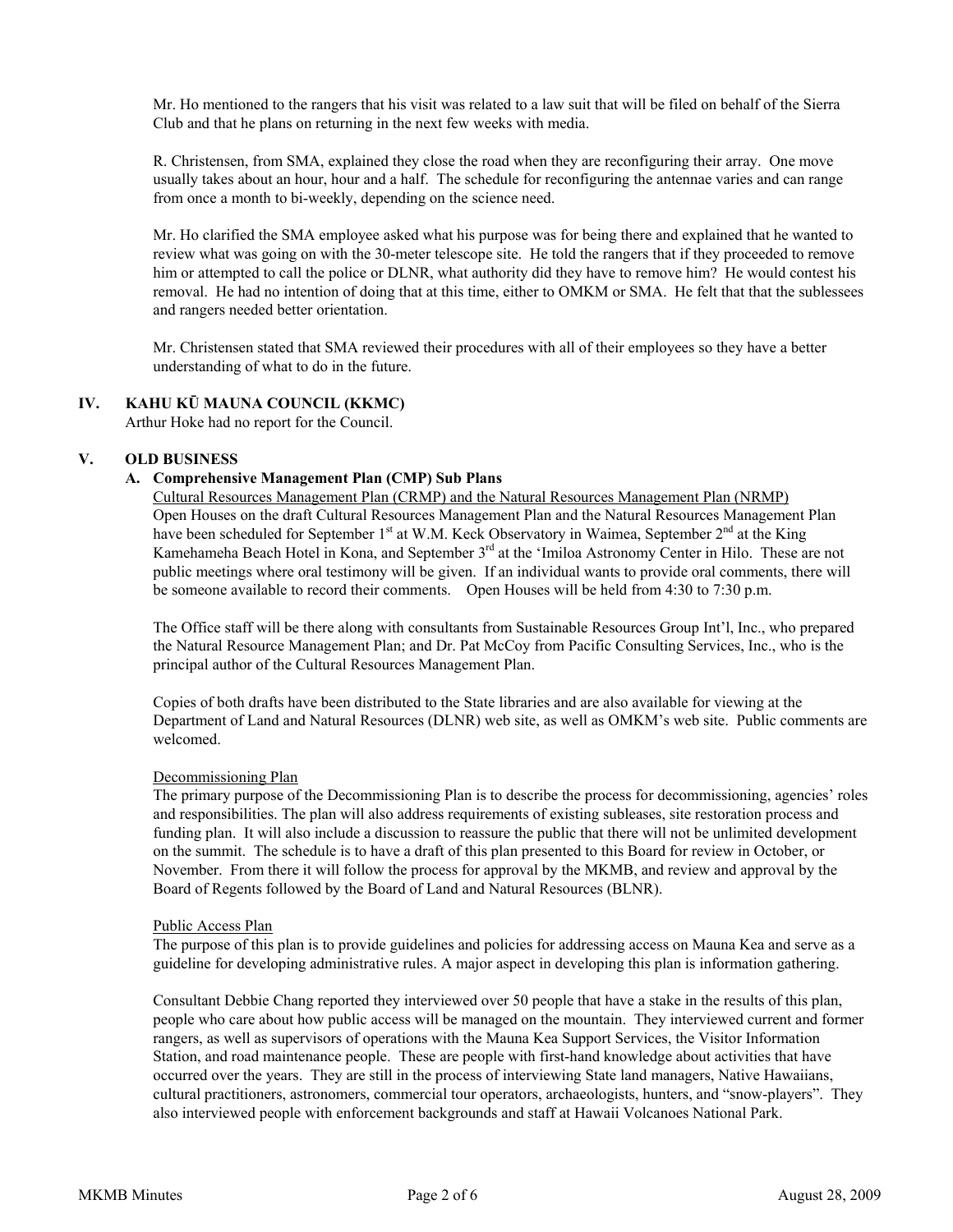Two roundtables meetings are planned for September in Waimea and Hilo. Twelve to fifteen people are being invited to these discussion groups. They are integrating information from their research, data analysis, existing plans, and agreements with the University with the information they gathered from their interviews. They plan to develop alternative management scenarios for discussion at the roundtable meetings and to discuss some of the more thought-provoking issues.

We plan to hold open houses for the public sometime in October or November. They plan to have a draft to this Board in November for approval in December.

Eric Martinson asked if they are getting full cooperation from the various stakeholder groups or are there any challenges with any of these constituencies? Ms. Chang responded that for the most part people are eager to meet and are very pleased for the opportunity to participate. We have had some people decline, and these are primarily the ones that have filed for a contested case hearing. Chair Taniguchi commented it is important to reach out to them so that they do not come back later and say they were not given the opportunity to participate. Ms. Chang replied they have been contacting them, mostly by phone, and so far they have declined. A few have agreed to talk by phone briefly, but they do not want to be named as having been interviewed. They are speaking carefully and as individuals. Chair Taniguchi suggested sending letters to document contacting them.

Interim Director Nagata added the Land Board is addressing the issue of the contested case related to the Comprehensive Management Plan (CMP.) It is on their agenda today. DLNR staff recommendation was to deny a contested case hearing.

#### **B. Pu'u Poliahu Jeep Road Removal and Slope Restoration Project**

In 1964 an unpaved road was created on Pu'u Poliahu to provide access to a 12.5" testing telescope. The sitetesting telescope was subsequently removed but the road remained. In 2001 OMKM closed the road to vehicular traffic at the request of Kahu Kū Manu and in reverence to Poliahu. Mike Maberry of the Institute for Astronomy (IfA) has available funding and offered to remove the road and restore it as much as possible to its natural grade.

Since the last meeting, IfA hired a company to do a grading survey of the proposed area. Two grading maps were prepared - one showing contours that exist today and the other one with the restored grade. IfA is proposing to remove and restore the grade beginning near the summit adjacent to the second turnout and end near the base of Poliahu. The total affected area would be less than an acre, thus it would not require a National Pollutant Discharge Elimination System (NPDES) permit. DLNR also requested the submittal of a grading plan for their review. This project would require at least a Site Plan approval.

Jesse Eiben who has been studying the wekiu bug for the past four years surveyed Poliahu on August 14th, 15th, and 16th. He did not find any bugs, but that does not mean that the bugs do not occur on the pu'u. Mr. Eiben feels it may be weather related, because there were heavy rains on the mountain at that time, or the time of the year when bugs are not active. Mr. Eiben felt that the road and the soil below the road are not good bug habitat because it is silty and ashy and not the right depth. Soil conditions where bugs are generally found are about 8+ inches of cindery soil. Mr. Eiben felt that this project would be neither detrimental nor beneficial to the bug.

Ron Terry asked if this was an opportunity to study wekiu bug habitat restoration. Mr. Eiben thought there could be. There was an earlier proposal to create bug habitat but it has not been tried or studied. Projects like this provide an opportunity to try to create habitat in an area that is already going to be disturbed for some other project. He felt it would be a good thing to try. Dr Terry asked Arthur Hoke if a small area for restoration could be considered. Mr. Hoke stated the Council would need to consider access to the study area and whether it would create a visible trail. As long as it didn't create a trail he did not think Kahu Kū Manu would be against it.

Mr. Maberry described the process. Material would be pulled up and feathered in to fill and get the grade. The maximum reach of the equipment is 20'. Some handwork would be needed following the work of the heavy equipment.

Christian Veillet suggested doing some restoration work at the summit since the equipment will be there and also because once the road is removed there would be no way to go back and restore the summit. Mr. Maberry stated there is a concern that the area on the summit is too small and there may be safety issues in moving the equipment at the summit.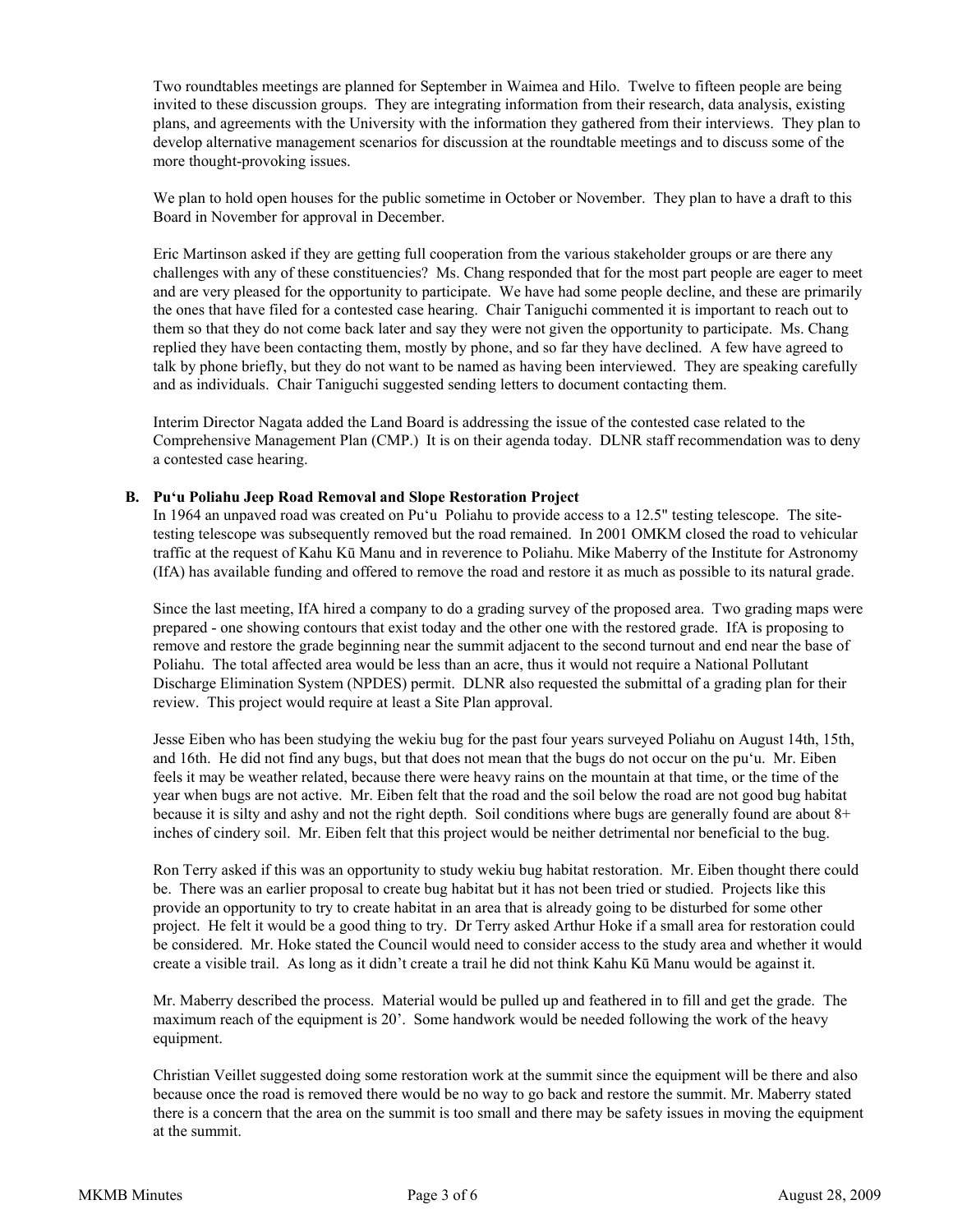Lisa Hadway asked if a contractor has been selected. She was curious if there are experienced contractors on the island doing this kind of work. Mr. Maberry replied they have not selected a contractor yet. He indicated he will be there personally overseeing the operations and will work very closely with Kahu Kū Manu throughout the project.

Interim Director reported Linda Johnsrud, on behalf of the President concurred in classifying this as a Minor Project. She also stated that according to HAR §11-200-8 this project falls within the category of classes of action that are exempt from preparing an environmental assessment

# OMKM Recommendation

OMKM suggests that this Board recommend a conditional approval of this project, pending approval and receipt of a permit from DLNR. We believe that this project which is not a construction project is one that will be restoring a previously disturbed area to a natural state. It will not have a significant impact on wekiu bugs and their habitat. It is an affirmation that Pu`u Poliahu is a Hawaiian sacred site and it will not significantly impact the surrounding environment.

If this project is approved, OMKM recommends the following conditions:

- 1. Submit copies of correspondence between the applicant and DLNR
- 2. If a DLNR permit is issued submit a copy to OMKM
- 3. If applicable, comply with conditions of the DLNR Permit.
- 4. Notify OMKM when it will commence summit construction activities.
- 5. Allow OMKM rangers to visit and monitor installation activities.
- 6. Notify OMKM upon completion of the project.

#### Action

It was moved by Ron Terry and seconded by Herring Kalua to accept OMKM's recommendation of a conditional approval pending receipt of a permit from DLNR, and with the conditions listed above. The motion was carried unanimously.

#### **C. Thirty-Meter Telescope**

The TMT completed the schematic design phase of the project review process. As a reminder the Board is not being asked to approve the schematic design, but it is responsible for reviewing it. If you are comfortable with the review and the schematic design, then TMT can proceed to the design development phase.

Interim Director Nagata described TMT's design elements in relation to the Master Plan design guidelines.

#### Discussions

Dennis Hirota asked if the lava that is being proposed as part of the design in some of the structures is natural or synthetic, e.g. composite colored concrete. He did not think that a lava veneer would help reduce the visible areas. Paul Gillette, a member of the TMT team, explained the site is weathered pahoehoe lava flow. Their intention is that as excavation progresses in creating the building platforms, they would use the stones that are there to create the veneer which would have the same color as the surrounding area. Regent Hirota thought it might be an expensive proposition, but if they could do it, it would be a good thing.

Ms. Hadway noted the 2000 Master Plan says reflective materials are to be avoided but the choice here is a reflective material. Interim Director Nagata replied at the time the Master Plan was written, it was believed that metallic domes would be more visible. In TMT's case, a metallic dome tends to blend in better with the surroundings compared to a white or brown colored dome. If there is snow on the ground, a white dome would not stick out very much. But most of the year there is no snow on the ground and white would stick out considerably. If it were brown it appears like a lump on the landscape.

Dr. Terry mentioned the presentation did not state how tall this facility is. Mr. Gillette replied the height is 186'.

Cory Harden wondered if at the most efficient design, how many homes could be powered by the energy used by TMT. Mr. Gillette stated they have not calculated that number. We are still determining how much we believe our average power will be. There is a number of about 2.5 megawatts, but that is the connected load. What we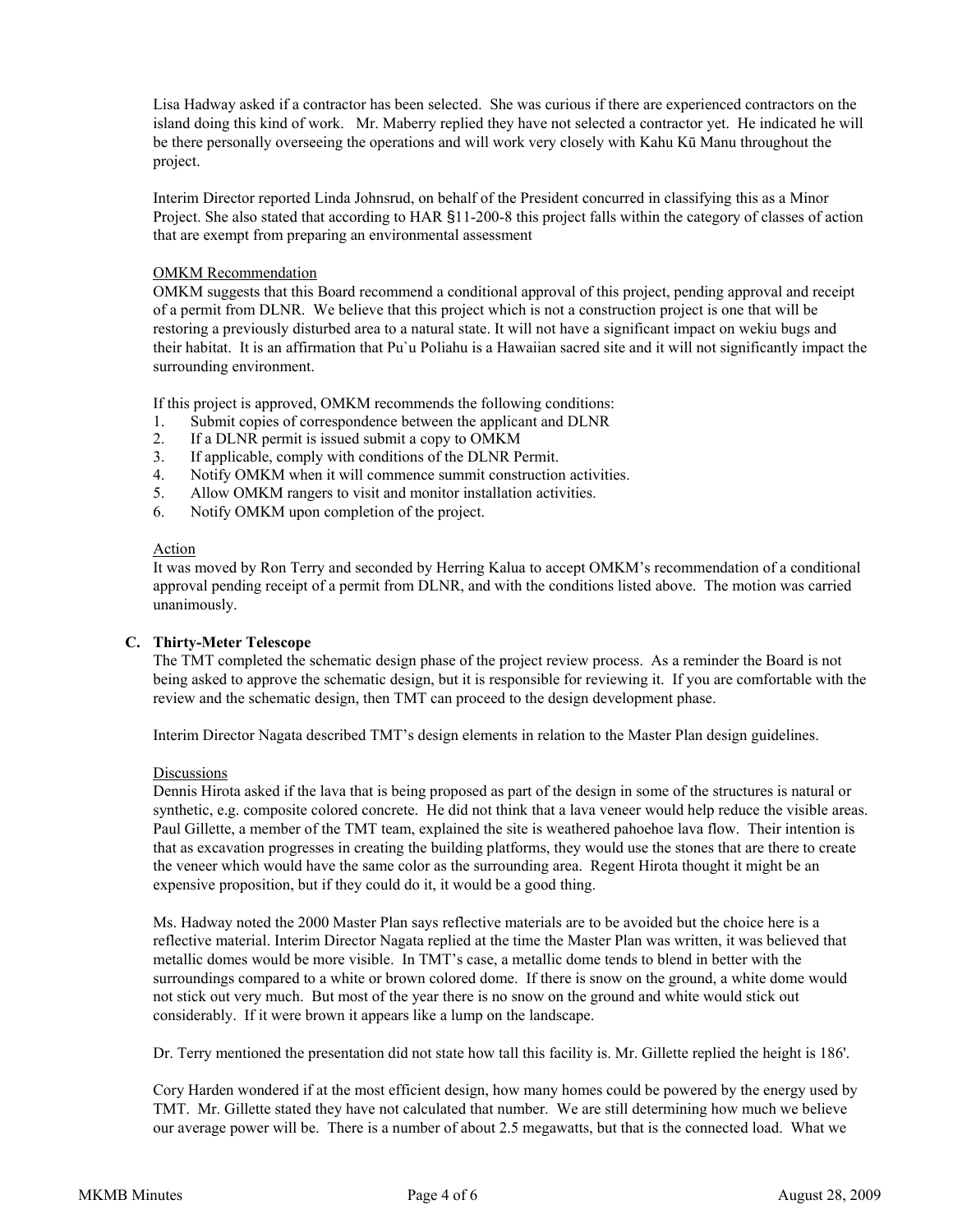anticipate is around 1,200 kilowatts or even less as a day-in day-out usage. Sandra Dawson stated they are making an effort to figure out ways to reduce energy and use renewables, search for state of the art and potential future mechanisms, and ways to make it as green as possible.

Dr. Veillet asked if the access road would be open to the public, if there is enough space for parking and turn around areas. Mr. Gillette stated they are trying to keep the footprint as small as possible. There are three parking areas shown in the renderings, but there is more space that can be used for parking. There will also be visitor parking in front of the visitor gallery.

Ms. Hadway stated the Master Plan requires consideration for the facilities at Hale Pohaku. In the environmental impact statement (EIS) there was discussion of facilities at Hale Pohaku but it is not discussed here. Interim Director Nagata replied it is not yet known what the Hale Pohaku facilities are going to be. Ms. Dawson added there is ongoing discussion about the facilities at Hale Pohaku. Nelson Ho stated the Sierra Club has always been concerned about impacts at Hale Pohaku. There are cultural sites there, and the mamane-naio forest is on the edge of Hale Pohaku.

There was discussion about the TMT access road options. Option 1 goes through and around some of the SMA pads. The part of the road that goes through the SMA array exists, but the part that goes around the pads would need to be created. Option 2 requires creating part of the road until it connects with the SMA road. Both Option 1 and 2 have access issues for SMA. Option 3 is an existing road and is located higher up on the base of the pu'u but it would require putting in a retaining wall. Of the three options, Options 2 is the preferred route. Chair Taniguchi suggested restoring the existing (Option 3) road to a natural state as a mitigation measure for using Option 2.

Jesse Eiben mentioned that Option 2 and 3 would impact wekiu bug habitat. He suggested it would be better to do a trial run for any type of bug mitigation. Dr. Terry thought it was important to stress that it would be experimental. We do not know if it is going to work. According to Mr. Eiben bugs have inhabited both sides of the Option 3 road, so that is good news. Maybe there is some indication that habitat mitigation will work, but we do not really know how effective it will be.

Chair Taniguchi reminded everyone this presentation is information only. No action. A couple of things came up that TMT needs to  $do - 1$ ) the need to do something with Hale Pohaku, and 2) to consider removing the Option 2 road and restoring the land.

Interim Director Nagata stated if the Board is comfortable with the schematic design, TMT will move on to the next phase, design development. We have not started the design review process for Hale Pohaku. They have already gone through the pre-design phase which is a general overview for project designing. TMT can start their schematic design once they decide what they plan to at Hale Pohaku.

It was the general consensus of the Board for TMT to proceed with their design development phase.

# **VI. NEW BUSINESS**

# **Smithsonian Submillimeter Array's Proposal to Construct Concrete Sidewalks at its summit facility**

SMA submitted a proposal to construct concrete sidewalks and a slab around their support building. Kahu Kū Mauna reviewed the proposal and had concerns about requests being submitted in a piecemeal fashion. They felt that some of the requests that were submitted by the facilities should have been taken into consideration when the facilities were designed. Developers should have been aware of summit conditions and considered them in the design. Kahu Kū Mauna feels that all observatories submit a proposal or plan outlining their needs based on a thorough evaluation of their operations. They prefer a holistic approach. It is requested that SMA resubmit a proposal based on their analysis of their operational needs and summit activities. OMKM recommends deferring SMA's request

Dr. Terry asked how many times the SMA come forward in the last five years. Are we asking them something that's reasonable? Interim Director Nagata replied the SMA submitted several requests for modifications to their summit facility.

Kahu Kū Manu agrees that there will be some things that may not have been known or available at the time a project was designed such as new technology which would enhance operations. Kahu Kū Mauna felt these types of requests